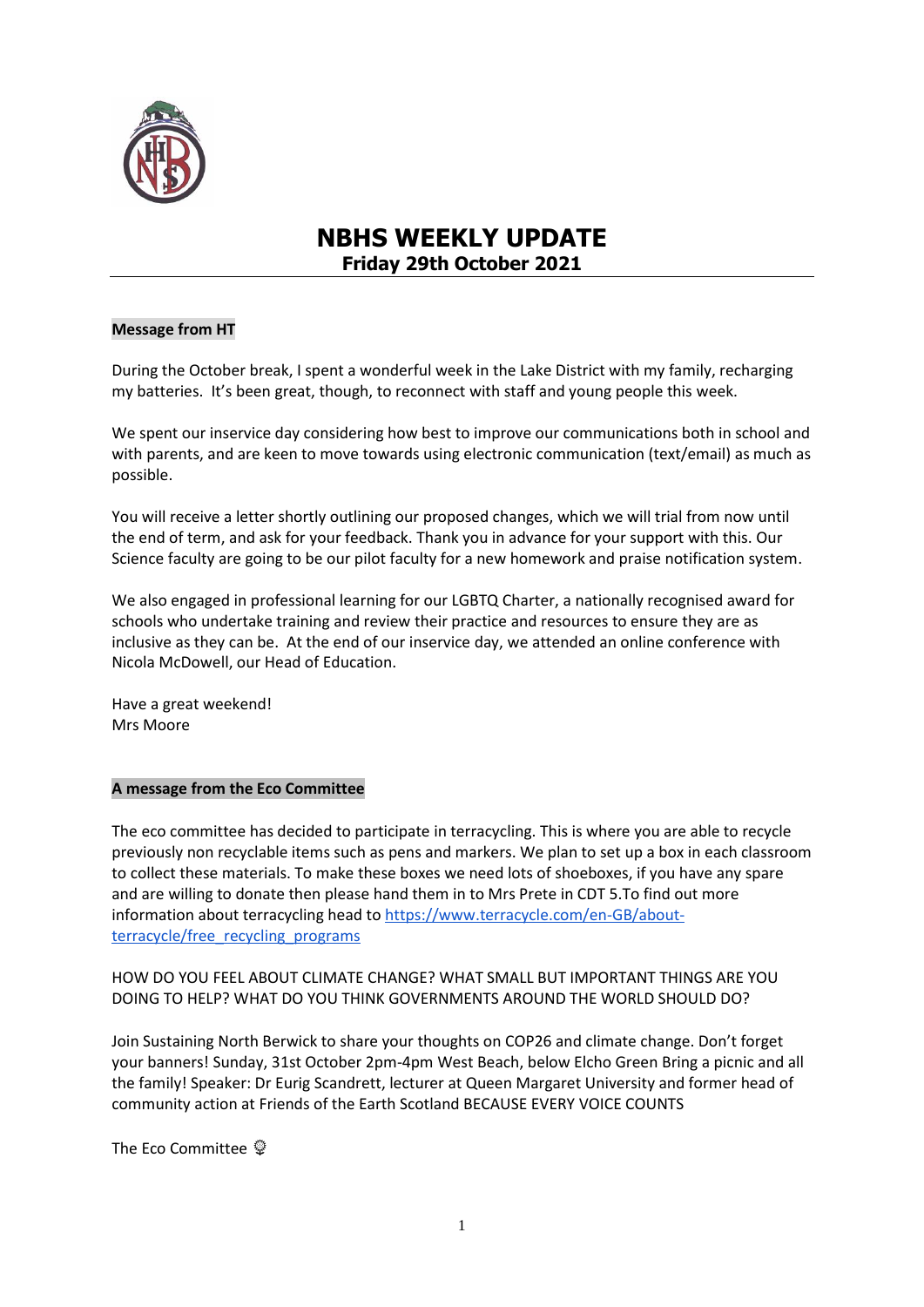# **PTA Festive Fair Website: Stall Holder Invitation**

The PTA Festive Fair Website is returning this year to make Christmas shopping with local crafters and small businesses easy from the comfort of your home.

The online shopping fair will open in mid November and run through to Christmas. Watch this space for a link to the Fair in the coming weeks.

This is a fantastic opportunity for local crafters to showcase their products to the local community and beyond.

If you are (or know of) a small business or crafter who are interested in taking a stall please email [ptanbhs@gmail.com.](mailto:ptanbhs@gmail.com) There is a small fee to participate and all income will go directly to the PTA to support initiatives in the school.

# **SQA update – Prelim examinations**

This year's Senior Phase prelim diet will be in two blocks. Block 1 will run from **Thursday 2nd – Weds 8th December**; Block 2 will run from **Monday 10th – Friday 21st January, 2022**.

Our decision has been informed by our wish to preserve the integrity of papers by affording all candidates an opportunity to sit the paper at the same time, by our desire to support the wellbeing of our young people and staff, and our obligation to continue to adhere to Covid mitigations.

By spreading the diet over two blocks, we feel this will reduce the pressure on our pupils who will find they have gaps between prelims, much as they will in the final exam diet, rather than an intense two week experience with multiple prelims in a day. We hope you will find this supportive.

We appreciate that some of our young people may prefer a more flexible approach to their study and preparation for these blocks. We are currently considering how this may operate in practice and will provide further information when we are able to.

By **Friday 12th November**, full details of the subjects and components being assessed in Block 1 and Block 2 will be communicated to pupils and parents.

### **Careers**

**Mick Burns** Careers Adviser Email: [mick.burns@sds.co.uk](https://mail.elcschool.org.uk/owa/redir.aspx?C=fbGa3DGVrsUoQB2CnJP23eXwMGzxu7J1CtarT6dTOwkq_NlpJujXCA..&URL=mailto%3amick.burns%40sds.co.uk) **Mobile:** 07887 831454 Twitter: MickBurns2 Blog: [www.edubuzz.org/careers](http://www.edubuzz.org/careers) A couple of events for parents/carers on STEM careers [here](https://www.edubuzz.org/careers/2021/10/28/bae-systems-careers-evening/) and for everyone interested in Rural career[s here](https://www.edubuzz.org/careers/2021/10/28/virtrural-careers-event-on-thursday-4th-november/) Apprenticeship and vacancies for Edinburgh and Lothians [here](https://www.edubuzz.org/careers/2021/10/13/vacancies-and-apprenticeships-2/) We have delivered our S4 careers talks this week and you can view the content [here](https://www.edubuzz.org/careers/2021/10/05/s4-careers-talk-september-2021/) Leith School of Art Open Days [here](https://www.edubuzz.org/careers/2021/10/13/leith-school-of-art/) Are you a future Engineer? Find out about activities next week and beyon[d here](https://www.edubuzz.org/careers/2021/10/12/are-you-a-future-engineer/) Graduate Apprenticeship (work and study for a degree) vacancies in Engineering and Business at

[www.apprenticeship.scot](http://www.apprenticeship.scot/)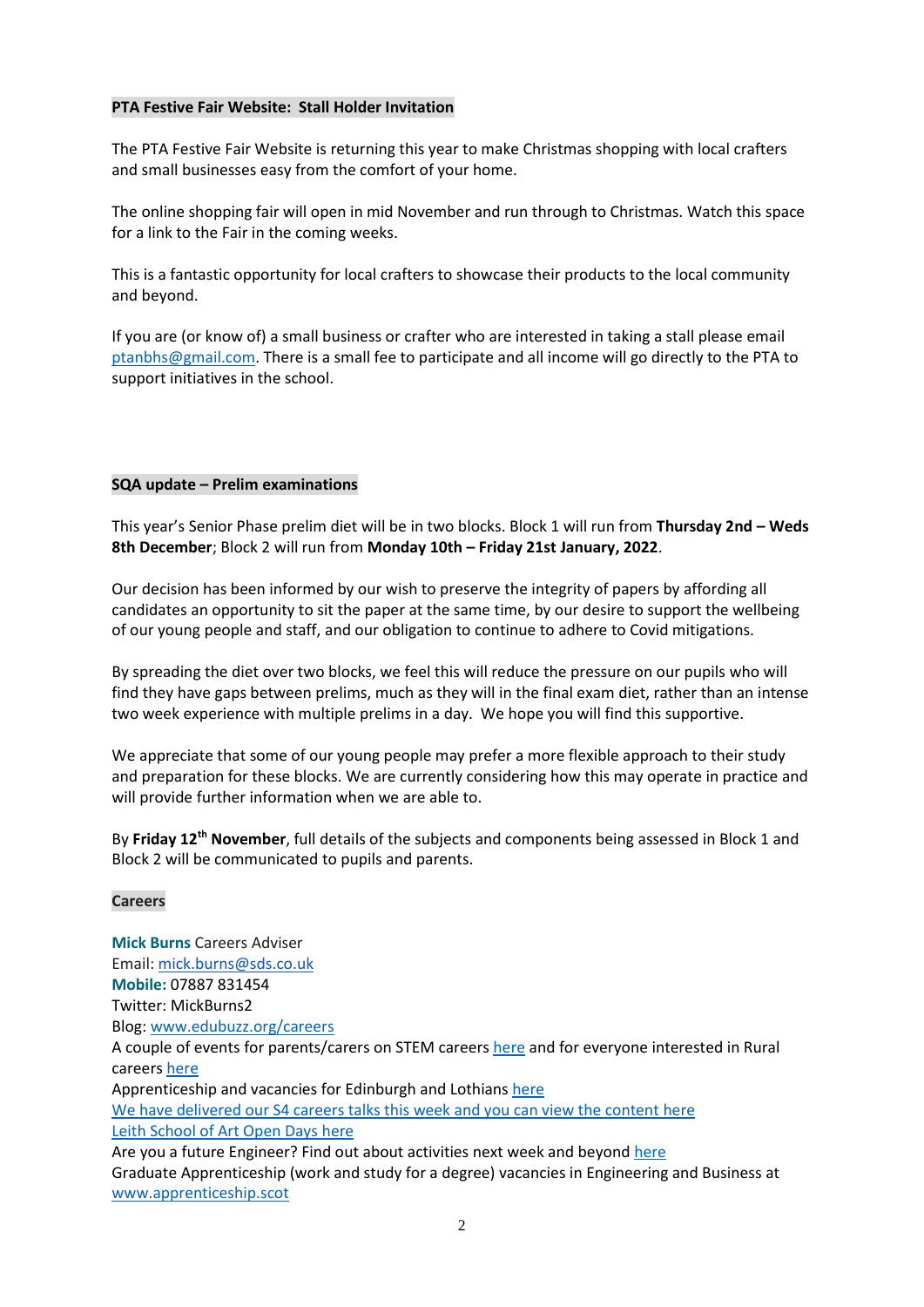# **Charities update**

The total amount raised by the Charities Committee Dress Down Day on Friday 15th October was £686.81! Fantastic!

The Poppy Appeal – we are going to be selling poppies around the school in the next couple of weeks for Remembrance Day. Your support of this would be appreciated.

# **Covid Mitigations**

It continues to be **vitally** important that all pupils follow the one way system, wear face coverings (unless exempt) and ensure good hand hygiene. Please use the information in the Warn and Inform letter as your guide to current protocols.

The expected National update on Covid school guidance has now clarified that there will be **no changes to current mitigations at present.**

### **Asymptomatic Testing**

With children back at school it's important to be aware of the latest guidance to help everyone stay safe.

For the latest information, visit: [gov.scot/publications/coronavirus-covid-19-getting-tested](file://///nb-server1/subjects/Admin/Diane/Weekly%20update/September%202021/gov.scot/publications/coronavirus-covid-19-getting-tested) Testing can help reduce the risks of an outbreak. Pupils should test themselves twice a week, reporting the results online even if they are negative or void.

You may find the Parent Club webpage on testing useful: COVID-19 testing for staff and pupils | [Parent Club.](https://www.parentclub.scot/articles/covid-19-testing-staff-and-pupils).